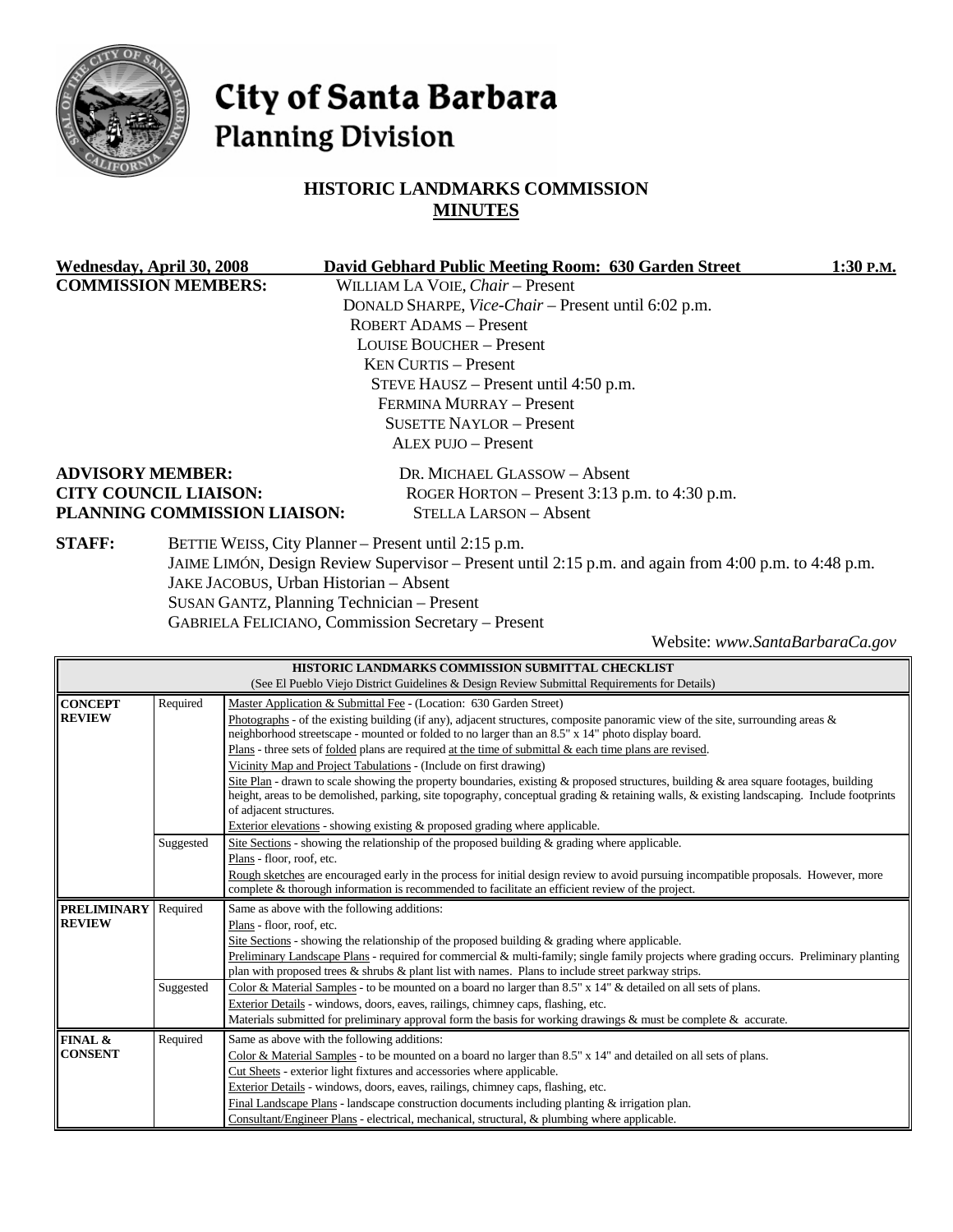#### **PLEASE BE ADVISED**

- \*\* All approvals made by the Historic Landmarks Commission (HLC) are based on compliance with Municipal Code Chapter 22.22 and with adopted HLC guidelines. Some agenda items have received a mailed notice and are subject to a public hearing.
- \*\* The time the item was reviewed is listed to the left of each item. It was suggested that applicants arrive 15 minutes early. The agenda schedule is subject to change as cancellations occur. Staff would have notified applicants of time changes.
- \*\* The applicant's presence was required. If an applicant was not present, the item would have been postponed indefinitely. If an applicant canceled or postponed an item without providing advance notice, the item would be postponed indefinitely and would not be placed on the following HLC agenda. In order to reschedule the item for review, the applicant must fill out and file a Supplemental Application Form at 630 Garden Street (Community Development Department) and submit appropriate plans.
- \*\* The Commission may grant an approval for any project scheduled on the agenda if sufficient information has been provided and no other discretionary review is required. Substitution of plans is not allowed, if revised plans differing from the submittal sets are brought to the meeting, motions for preliminary or final approval will be contingent upon staff review for code compliance.
- \*\* Preliminary and Final Historic Landmarks Commission Approval is valid for one year from the date of the approval unless a time extension or Building Permit has been granted.
- \*\* The Commission may refer items to the Consent Calendar for Preliminary and Final Historic Landmarks Commission Approval.
- **\*\* Decisions of the HLC may be appealed to the City Council. For further information on appeals, contact the Planning Division Staff or the City Clerk's office. Appeals must be in writing and must be filed with the City Clerk at City Hall within ten (10) calendar days of the meeting at which the Commission took action or rendered its decision.**
- \*\* **AMERICANS WITH DISABILITIES ACT:** In compliance with the Americans with Disabilities Act, if someone needs special assistance to participate in a meeting, the Planning Division would need to be contacted at (805) 564- 5470. Notification at least 48 hours prior to the meeting would enable the City to make reasonable arrangements.
- \*\* **AGENDAS, MINUTES and REPORTS:** Copies of all documents relating to agenda items are available for review at 630 Garden St. and agendas and minutes are posted online at www.SantaBarbaraCa.gov/hlc. If you have any questions or wish to review the plans, please contact Susan Gantz, at (805) 564-5470 between the hours of 8:30 a.m. and 4:00 p.m., Monday through Thursday, and every other Friday; or by email at sgantz@SantaBarbaraCA.gov. Please check our website under City Calendar to verify closure dates.

#### **LICENSING ADVISORY:**

The Business and Professions Code of the State of California and the Municipal Code of the City of Santa Barbara restrict preparation of plans for certain project types to licensed professionals. Applicants are encouraged to consult with Building and Safety Staff or Planning Staff to verify requirements for their specific projects.

Unlicensed persons are limited to the preparation of plans for:

- $\triangleright$  Single or multiple family dwellings not to exceed four (4) units per lot, of wood frame construction, and not more than two stories and basement in height;
- ¾ Non-structural changes to storefronts; and,
- ¾ Landscaping for single-family dwellings, or projects consisting solely of landscaping of not more than 5,000 square feet.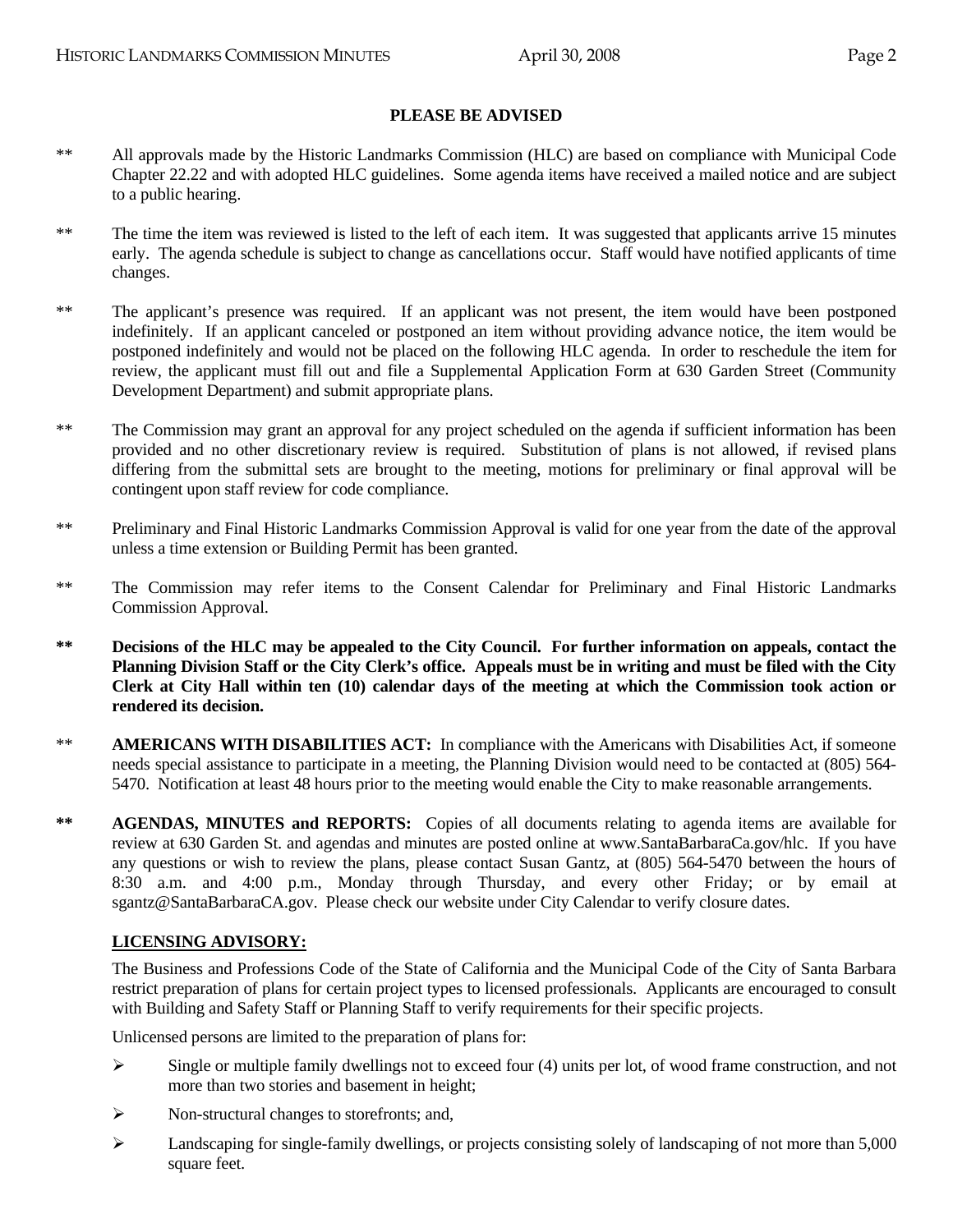## **NOTICE:**

- A. That on Friday, April 25, 2008, at 4:00 P.M., this Agenda was duly posted on the indoor and outdoor bulletin boards at the Community Development Department, 630 Garden Street, and online at www.SantaBarbaraCa.gov/hlc.
- B. This regular meeting of the Historic Landmarks Commission will be broadcast live on TV Channel 18 and rebroadcast in its entirety on Friday at 1:00 P.M. A live broadcast can also be seen via personal computer by going to www.santabarbaraca.gov/Government/Video and then clicking City TV-18 Live Broadcast. An archived video copy of this meeting will be viewable by Friday, May  $2<sup>nd</sup>$ , on computers with high speed internet access by going to www.santabarbaraca.gov/hlc and then clicking Online Meetings.

#### **GENERAL BUSINESS (1:38):**

A. Public Comment:

No public comment.

B. Approval of the minutes of the Historic Landmarks Commission meeting of April 16, 2008.

**Motion: Approval of the minutes of the Historic Landmarks Commission meeting of April 16, 2008.**  Action: Pujo/Curtis, 8/0/1. (Adams abstained.) Motion carried.

C. Consent Calendar.

**Motion: Ratify the Consent Calendar as reviewed by Donald Sharpe and Robert Adams.**  Action: Pujo/Adams, 9/0/0. Motion carried.

Staff comment: During the review of the "as-built" exterior canvas and vinyl awning for Item E, 525 State Street, Commissioners Sharpe and Adams requested that a future miscellaneous action be scheduled for the Full Board to discuss a resolution with respect to whether clear vinyl awnings would be acceptable in El Pueblo Viejo Landmark District.

- D. Announcements, requests by applicants for continuances and withdrawals, future agenda items, and appeals.
	- 1. Ms. Gantz made the following announcements:
		- a) Commissioner Naylor would be stepping down from Item 5 located at 1704 State Street.
		- b) Item 2 on the agenda, 801 State Street, was postponed indefinitely at Staff's request. In reviewing the plans, Staff found that the revisions require the project to be renoticed to the public. In its place, the Commission would review Item B, 219 Equestrian Avenue, which was referred from the Consent Calendar.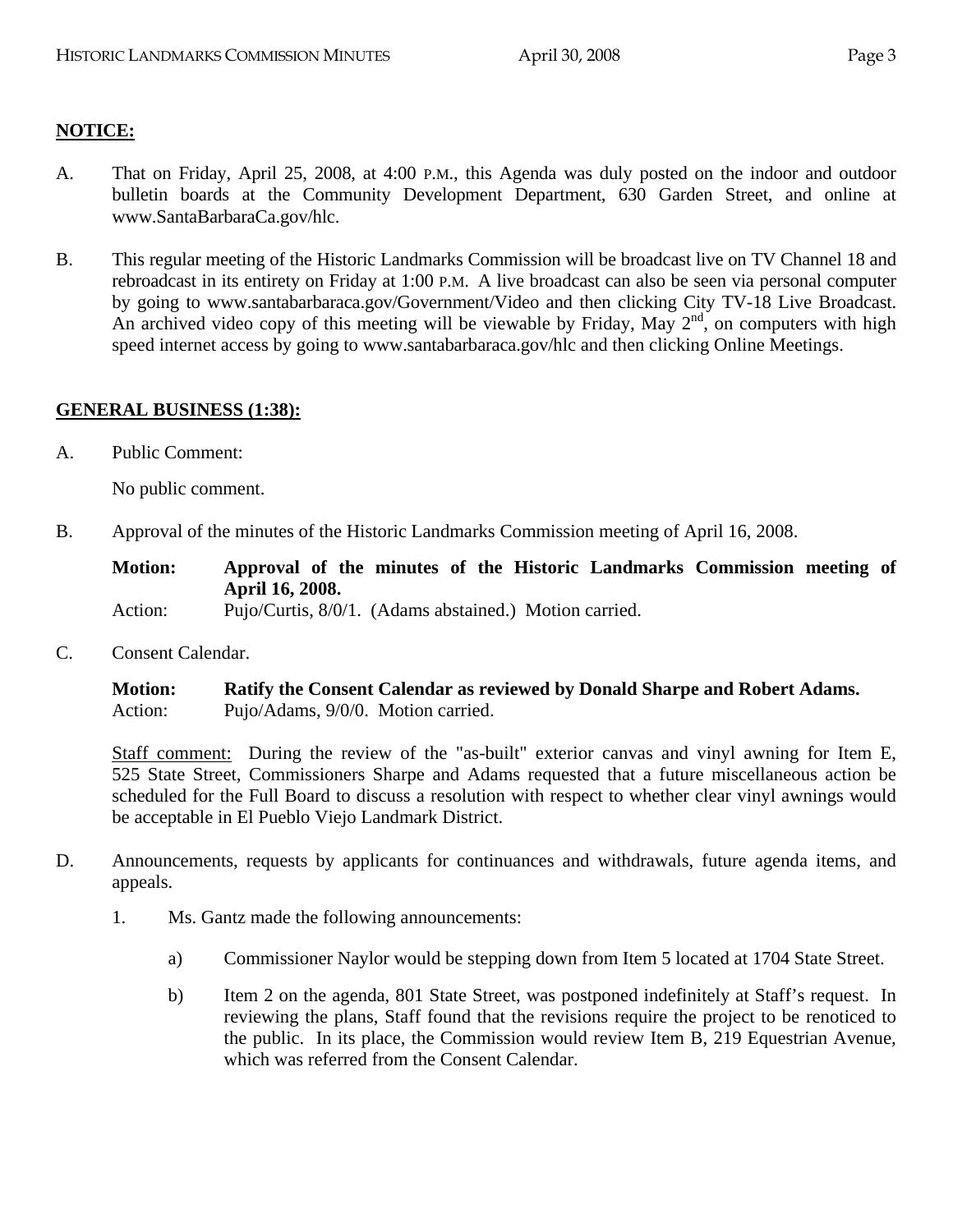c) There would be a Transportation Work Session at a Special Joint Meeting of the Planning Commission and the Transportation and Circulation Committee at 6:00 p.m. on Thursday, May  $8<sup>th</sup>$ , in the David Gebhard Public Meeting Room. The work session would be held to present information about the citywide transportation model under preparation as part of the Plan Santa Barbara process.

Commissioner Pujo agreed to represent the Commission at that work session.

- 2. Commissioner Hausz announced he would be leaving at 5:30 p.m.
- 3. Commissioner Curtis announced he would not be able to attend the next two meetings.
- 4. Jaime Limón, Senior Planner/Design Review Supervisor, reported that he recently attended an American Planning Association conference. A packet will be prepared with respect to emerging trends that concern the Commission, such as how historic districts and historic neighborhoods should be treated and possible solutions to compatibility issues that may arise. Staff will also be asking El Pueblo Viejo District Guidelines Subcommittee to identify what is acceptable about commercial district corridors.
- 5. Commissioner Adams stated that he attended a dedication of an iron cross placed at the Santa Barbara Mission as a tribute to James Osborne Craig (who designed El Paseo among other architecturally significant sites in the City).
- 6. Commissioner Murray and Ms. Gantz reported that they attended the California Preservation Conference concerning surveys and designations of different communities. Ms. Murray plans to put together a binder with information and will make it available for HLC members to review.
- 7. Commissioner Boucher commented about the Pearl Chase Society's annual tour of historic homes that would take place on May  $18<sup>th</sup>$ .
- E. Subcommittee Reports.

Commissioner Boucher reported that she was not able to attend the State of the Art Gallery Subcommittee at which they would announce the art items chosen to be displayed on State Street, but she will report about it at the next HLC meeting.

Commissioner Boucher also reported that the El Pueblo Viejo Guidelines Subcommittee met in the morning. Photographs have been provided to Staff by Commissioner Hausz for review.

F. Possible Ordinance Violations.

Commissioner Hausz requested the status of the enforcement case on the Stateside Restaurant located at La Arcada. He reported that, in addition to the illegal signage, they also have plastic curtains. Chair La Voie made clear that plastic is not allowed in El Pueblo Viejo Landmark District and requested that Staff look into it.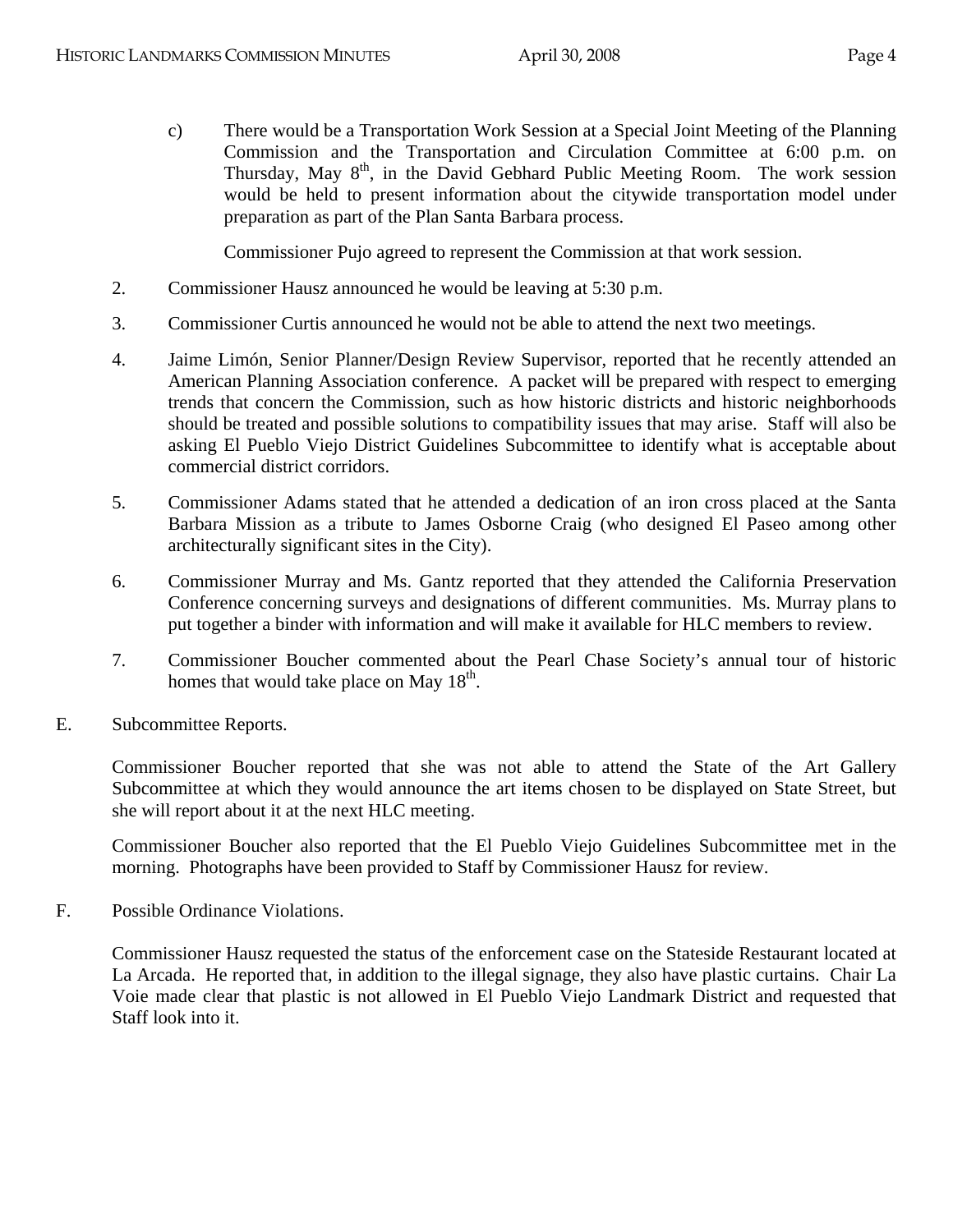#### 1. **DISCUSSION ITEM (1:52)**

Bettie Weiss, City Planner, gave a presentation and discussed the Proposed Two-Year Financial Plan for Fiscal Years 2009-2010 and the Recommended Operating and Capital Budget for Fiscal Year 2009.

Discussion held. No action required.

### **PRELIMINARY REVIEW**

2. 801 STATE ST C-2 Zone

Assessor's Parcel Number: 037-400-013 Application Number: MST2006-00154 Owner: Hughes Land Holding Trust 5/9/84 Architect: Vadim Hsu Business Name: Pirhana Restaurant & Lounge

(This is a Structure of Merit: "Las Tiendas Building." Proposal to construct a 1,054 net square foot third story addition on an existing commercial building located in El Pueblo Viejo Landmark District. The addition will be comprised of a new kitchen, bar, and 1,034 square feet of inside patron seating and 1,020 square feet of outdoor patron seating; and will result in a structure that is a maximum of 35'-0" tall at the roof ridge line. The project requires Development Plan Approval findings.)

**(New Preliminary Approval of the project is requested. Previous Preliminary Approval expired on October 4, 2007. Development Plan Approval findings made on October 4, 2006, will expire on October 4, 2010.)** 

### **(PROJECT REQUIRES HISTORIC RESOURCE FINDINGS.)**

**This item was postponed indefinitely at Staff's request.** 

### **REVIEW AFTER FINAL – Referred from Consent Calendar**

219 EQUESTRIAN AVE R-3 Zone

**(2:15)** Assessor's Parcel Number: 029-122-013 Application Number: MST2005-00127 Owner: Berkus Family Partnership, LP Architect: Keith Rivera Landscape Architect: Earthform Design

> (Proposal to demolish an existing 1,683 square foot duplex and construct a new, one-story 784 square foot one-bedroom residence with a 792 square foot non-habitable cellar and a 438 square foot two-car carport on a 3,444 square foot lot. A modification was granted to provide less than the required 10% open space.)

> **(Review After Final of proposed changes to approved landscape plan, including hardscape material, removal of potted plants from roof, hedge material, patio arrangement, and other planting materials.)**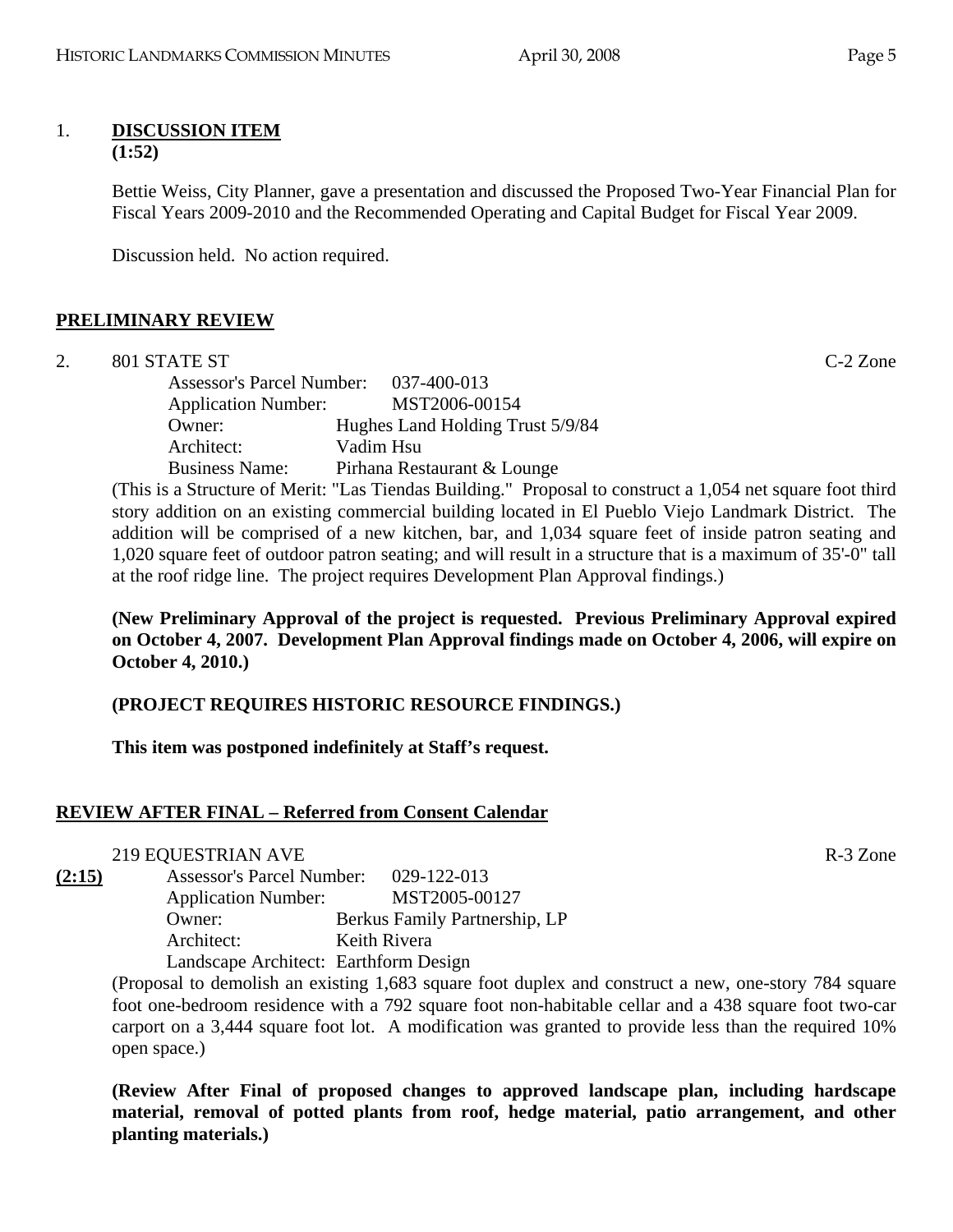| Present:          | Sam Maphis, Landscape Architect                                                                                                                                                                                                                                                                                                                                                                                                                                                                                                                      |  |  |
|-------------------|------------------------------------------------------------------------------------------------------------------------------------------------------------------------------------------------------------------------------------------------------------------------------------------------------------------------------------------------------------------------------------------------------------------------------------------------------------------------------------------------------------------------------------------------------|--|--|
|                   | Barry Berkus, Owner and Architect                                                                                                                                                                                                                                                                                                                                                                                                                                                                                                                    |  |  |
| Motion:           | Continued two weeks to the Consent Calendar with the following comments: 1) The<br>removal of the plant material on the roof is acceptable. 2) A modification of the plant<br>plan in the front is supportable. 3) Provide larger and more interesting planting materials<br>in the front as well as planting on the west and east sides of the driveway facing<br>Equestrian Avenue.                                                                                                                                                                |  |  |
| Action:           | Pujo/Hausz, 3/5/1. (Boucher/La Voie/Murray/Naylor/Sharpe opposed. Curtis abstained.)<br>Motion failed.                                                                                                                                                                                                                                                                                                                                                                                                                                               |  |  |
| <b>Substitute</b> |                                                                                                                                                                                                                                                                                                                                                                                                                                                                                                                                                      |  |  |
| <b>Motion:</b>    | <b>Continued two weeks to the Consent Calendar with the following comments: 1)</b> The<br>landscaping needs to return to the roof as it was an ingenious idea. 2) The Commission<br>accepts the change in paving material, although it would like to see a variety in the infill<br>landscaping, and the use of blue fescue was suggested. 3) Some variety in the west<br>property line landscaping is desirable. 4) The restoration of the planter strips in the<br>middle of the driveway is required. 5) Provide some enhancement of the flanking |  |  |

Action: Boucher/Sharpe, 8/0/1. (Curtis abstained.) Motion carried.

# **CONCEPT REVIEW - CONTINUED**

3. 710 ANACAPA ST C-2 Zone

| <b>Assessor's Parcel Number:</b> |                                                              | 031-081-013              |
|----------------------------------|--------------------------------------------------------------|--------------------------|
|                                  |                                                              | MST2006-00312            |
|                                  |                                                              | Carlos Adame             |
|                                  |                                                              | Lisa Plowman             |
|                                  |                                                              | Peikert Group Architects |
|                                  | <b>Application Number:</b><br>Owner:<br>Agent:<br>Architect: |                          |

landscape beds.

(This is a revised proposal for a new 4,031 square foot, three-story, 34' 6" tall mixed-use development including the preservation of 577 square feet of an existing 1,562 square foot structure on the City's List of Potential Historic Resources (Myers Cottage). The project will include relocation of the existing structure (which will be used as commercial space) nine feet to the west, new construction at ground level to provide two residential condominium units (one, two-bedroom unit and one, three-bedroom unit), three covered residential parking spaces, and one uncovered commercial parking space. The existing stone site wall will be preserved.)

# **(Fourth Concept Review.)**

## **(PROJECT REQUIRES ENVIRONMENTAL ASSESSMENT AND STAFF HEARING OFFICER APPROVAL OF A TENTATIVE SUBDIVISION MAP, MODIFICATIONS, DEVELOPMENT PLAN APPROVAL FINDINGS, AND APPROVAL OF THE CONDOMINIUM DEVELOPMENT.)**

Present: Detlev Peikert, Lisa Plowman and Gordon Brewer, Architects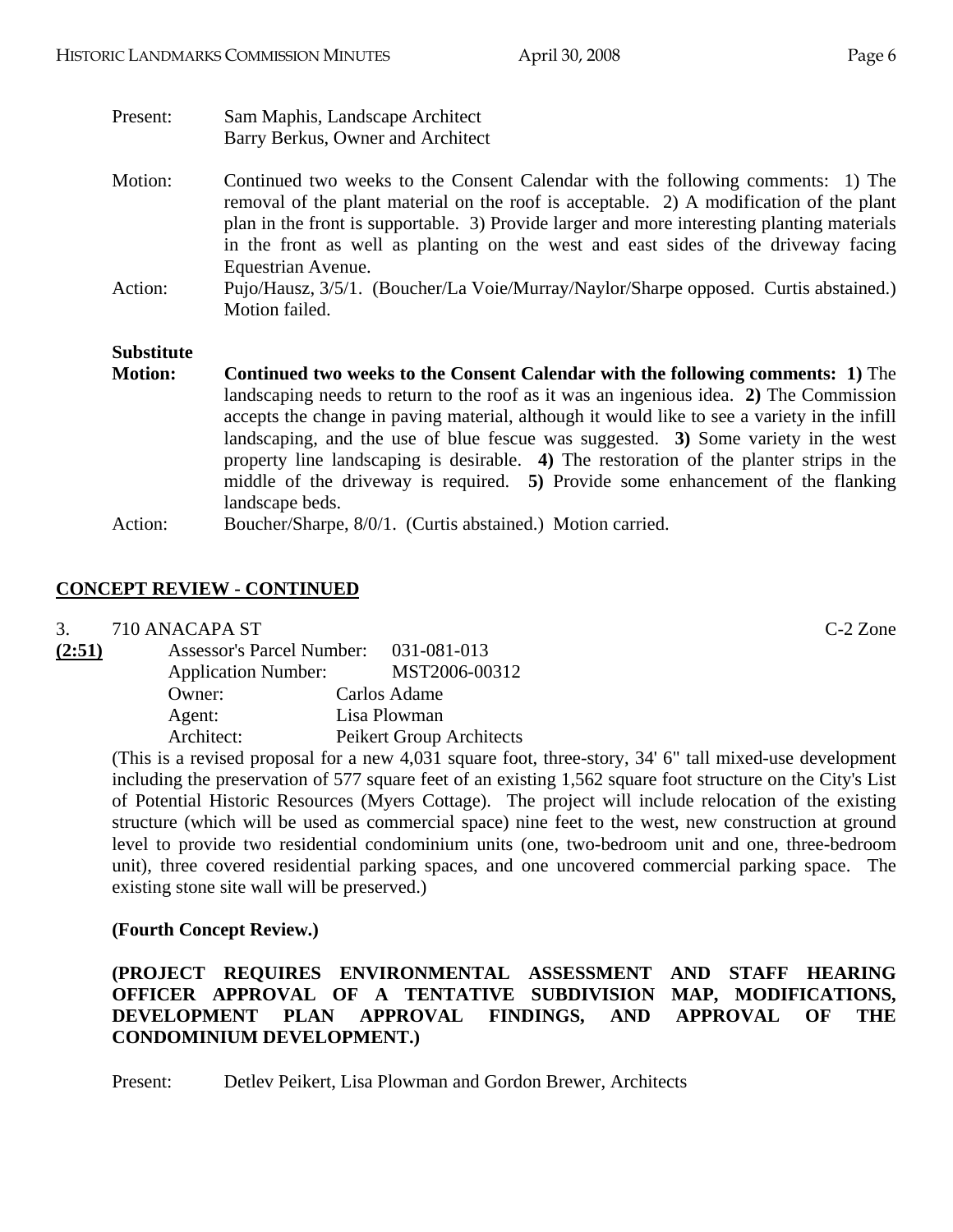Public comment opened at 3:02 p.m.

Robert Maxim, local resident, commented that it would seem that, in comparison to previous times, the height of the new proposed building seems much lower and he spoke in favor of the proposed project.

Kellam de Forest, local resident, commented that the proposed structure is incompatible with the small structure in the front. He suggested that this project be rejected based on the Secretary of the Interior Standards.

Pamela Jameson Boehr, local resident, commented that others in the community showed concern for the negative impact of the proposed project on the Myers Cottage.

Ms. Gantz acknowledged receipt of a letter from Paula Westbury in opposition to the project.

Public comment closed at 3:07 p.m.

**Motion: Continued two weeks with the following comments: 1)** The Commission expressed its deep appreciation for the restoration of this historic building and its site walls. **2)** The applicant's effort to reduce the size, bulk, and scale of the project and addressing the concerns of the Commission are greatly appreciated. **3)** There are still unresolved concerns, including adequate space along the south property line for a viable tree. **4)** With respect to the deck on the south property line lawn, it would be more acceptable if the applicant considered the opportunity for landscaping that either grows up the wall or cascades down the wall as a mitigation. **5)** Either eliminate the elevator tower to the roof or reduce its apparent mass and bulk to the extent possible. **6)** The Commission will be paying close attention to the plate-to-plate heights and would like to see the height of the building reduced to the extent possible. **7)** It was requested that perimeter landscaping around the historic structure be provided with additional landscaping along the north, east, and west corners of the building as well as placement of a canopy tree. **8)** Reduce the height of the proposed chimneys wherever possible. **9)** It was recommended that the area of paving designating the historic footprint of the building be modified to allow additional landscaping. **10)** It was suggested that vines be placed to crawl up the balcony.

Action: Pujo/Hausz, 9/0/0. Motion carried.

### **CONCEPT REVIEW - CONTINUED**

4. WEST BEACH PEDESTRIAN IMPROVEMENT PROJECT HC/P-R/SD-3 Zone

**(3:43)** Assessor's Parcel Number: 033-120-018 Application Number: MST2006-00122 Owner: City of Santa Barbara Applicant: Jeannette Candau Architect: Conceptual Motion

> (Proposed enhancements to pedestrian linkage between Stearns Wharf and the Harbor including pedestrian crossings across Cabrillo Boulevard to the beachfront, new benches, lighting, trash/recycle cans, news racks, repairs to existing sidewalks, landscaping, improvements at Sea Landing, and viewing stations on West Beach. The project will require coastal review.)

#### **(Second Concept Review.)**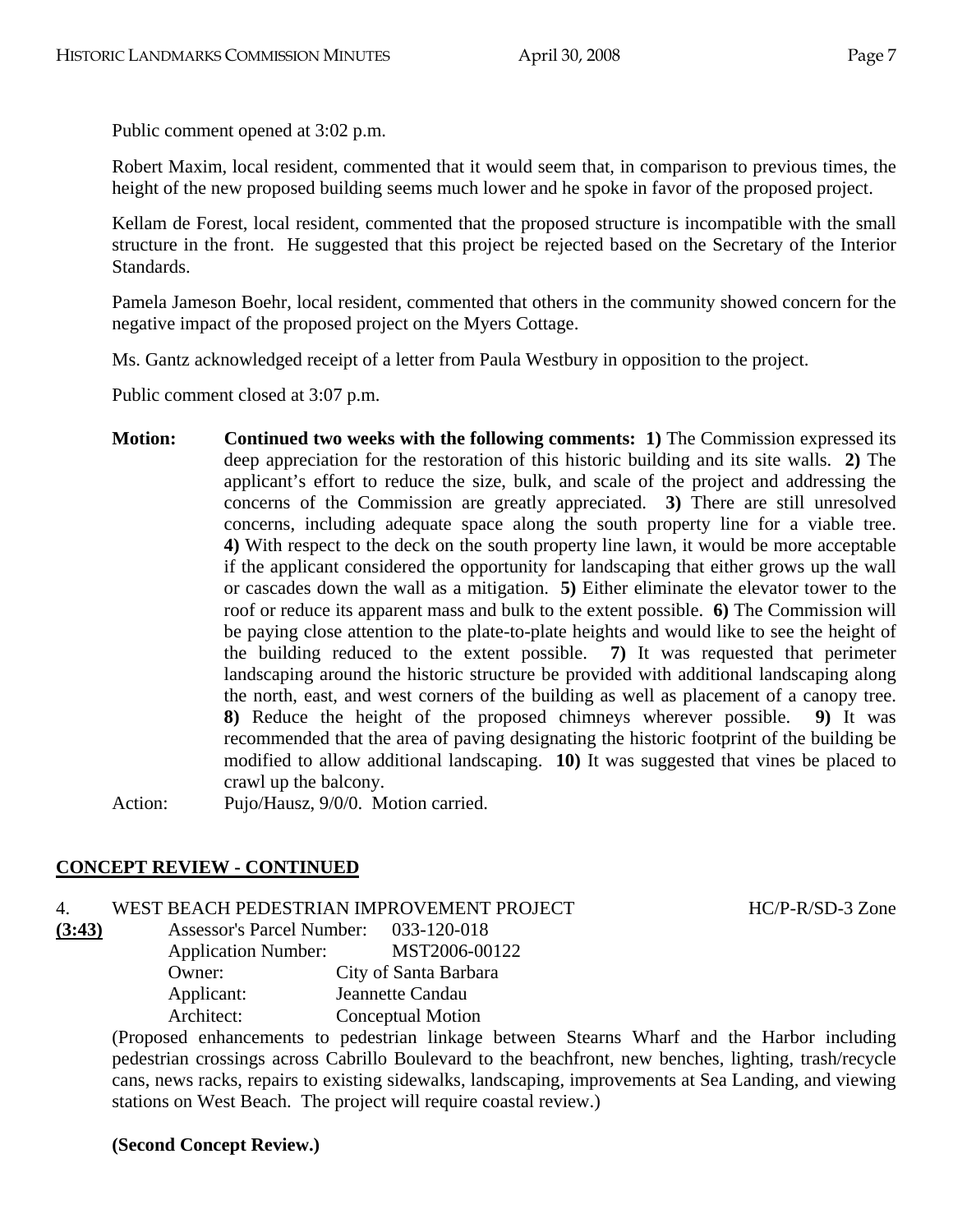## **(COMMENTS ONLY; PROJECT REQUIRES ENVIRONMENTAL ASSESSMENT AND PLANNING COMMISSION APPROVAL OF A COASTAL DEVELOPMENT PERMIT.)**

Present: Jeannette Candau, City Redevelopment Specialist Scott Riedman, City Waterfront Business Manager Jill Zachary, City Assistant Parks & Recreation Director

Public comment opened at 4:03 p.m.

Kellam de Forest, local resident, commented that the sea wall is very historic. He felt that taking out a portion of the sea wall would not be appropriate from a historic point of view.

Robert Maxim, local resident, requested that the lights give pedestrians more time to cross the street at Chapala and State Street. He expressed concern about the berms and the future bike paths on that side of the road. Mr. Maxim commented that the sidewalk should remain intact and that the sea wall should also remain intact, but with some enhancement because some cuts in the walls are needed to provide pedestrian access on to the beach from the sidewalk.

Public comment closed at 4:05 p.m.

**Motion: Continued indefinitely to the Planning Commission with the following comments: 1)** The Commission is extremely pleased that these improvements are being made to Cabrillo Boulevard. **2)** There should be some enhancement to the pedestrian experience on Cabrillo Boulevard and landscaping is an important part of that experience. The Commission would like to see an increase in landscaping, rather than a reduction, with removal of pavement areas, particularly the refuge islands. **3)** The use of boulders in the landscaping was suggested as a traffic impediment. **4)** Incorporate shade trees, particularly at the plaza nodes. **5)** It was recommended that the symmetry of the design be reconciled in some way. **6)** There should be a minimization of the breaks in the sea wall with the intent to preserve the existing wall as much as possible. The breaks in the wall should be of material typical of Santa Barbara and completely dissimilar from the existing concrete wall. Sandstone was suggested. **7)** Incorporate permanent art into the scheme. It was suggested that it be in conjunction with the State of the Art Gallery. **8)** The street lighting is a concern.

Action: Boucher/Adams, 9/0/0. Motion carried.

### **\*\* THE COMMISSION RECESSED RORM 4:48 P.M. TO 4:58 P.M. \*\***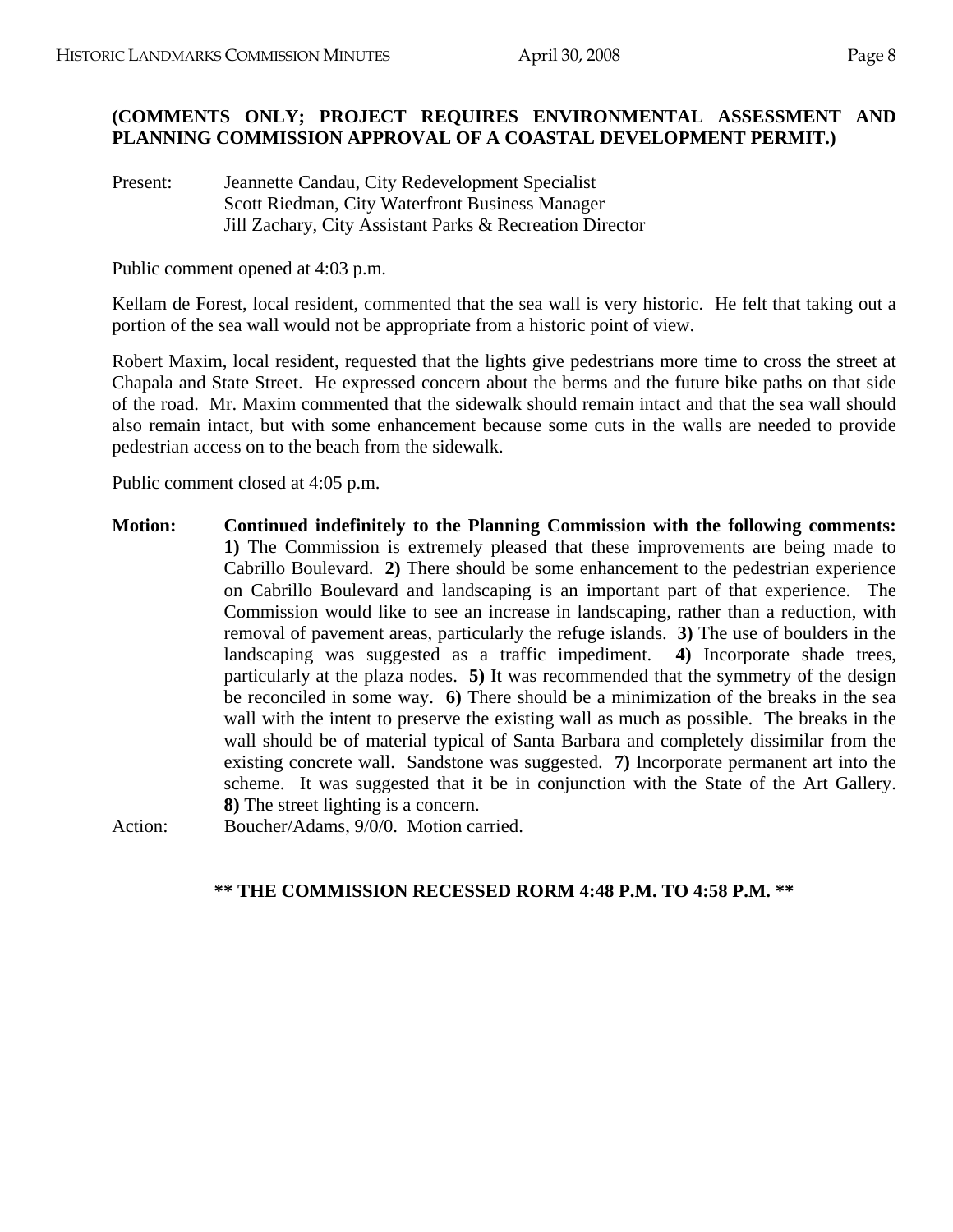# **CONCEPT REVIEW – NEW: PUBLIC HEARING**

|        | 1704 STATE ST<br>$C-2/R-3$ Zone                                                                           |
|--------|-----------------------------------------------------------------------------------------------------------|
| (4:58) | <b>Assessor's Parcel Number:</b><br>027-102-017                                                           |
|        | MST2007-00494<br><b>Application Number:</b>                                                               |
|        | Owner:<br>1704 State Street                                                                               |
|        | Cearnal Andrulaitis, LLP<br>Architect:                                                                    |
|        | (Proposal for expansion of the existing Santa Barbara Artificial Kidney Center. The project includes the  |
|        | demolition of an existing 992 square foot structure formerly known as the DAC Video Store and the         |
|        | original bank teller drive-thru area. The proposed project includes the construction of a new, one-story, |
|        | 5,693 square foot addition to an existing, two-story, 11,742 square foot medical office building. A total |
|        | of 44 parking spaces are proposed, along with landscaping and repairs to the existing building. The       |
|        | project will require Planning Commission approval of the Development Plan, a Zoning Modification for      |

## **(PROJECT REQUIRES ENVIRONMENTAL ASSESSEMENT AND PLANNING COMMISSION APPROVAL.)**

#### Present: Brian Cearnal, Architect Dr. Thomas Allyn, Santa Barbara Artificial Kidney Center

a reduction in the required number of parking spaces, and a Conditional Use Permit.)

Public comment opened at 5:05 p.m.

Sandy MacCartney, representing Valerio East Owners' Association, expressed concern with the possible generation of traffic and noise. She added that the Association supports the Center's work.

Kellam de Forest, local resident, commented that the proposed building does not fit in with El Pueblo Viejo (EPV) Guidelines.

Public comment closed at 5:09 p.m.

Straw votes: How many Commissioners believe that this addition needs to be more compatible with the established styles in the EPV District? 8/0.

> How many Commissioners would support the proposal and believe it would be more compatible with EPV if the front building is kept intact and the addition happened in the back? No vote.

**Motion: Continued two weeks with the comment that the proposed architecture must conform to El Pueblo Viejo District Guidelines.** 

Action: Boucher/Adams, 6/0/1. (Curtis abstained. Naylor stepped down. Hausz absent.) Motion carried.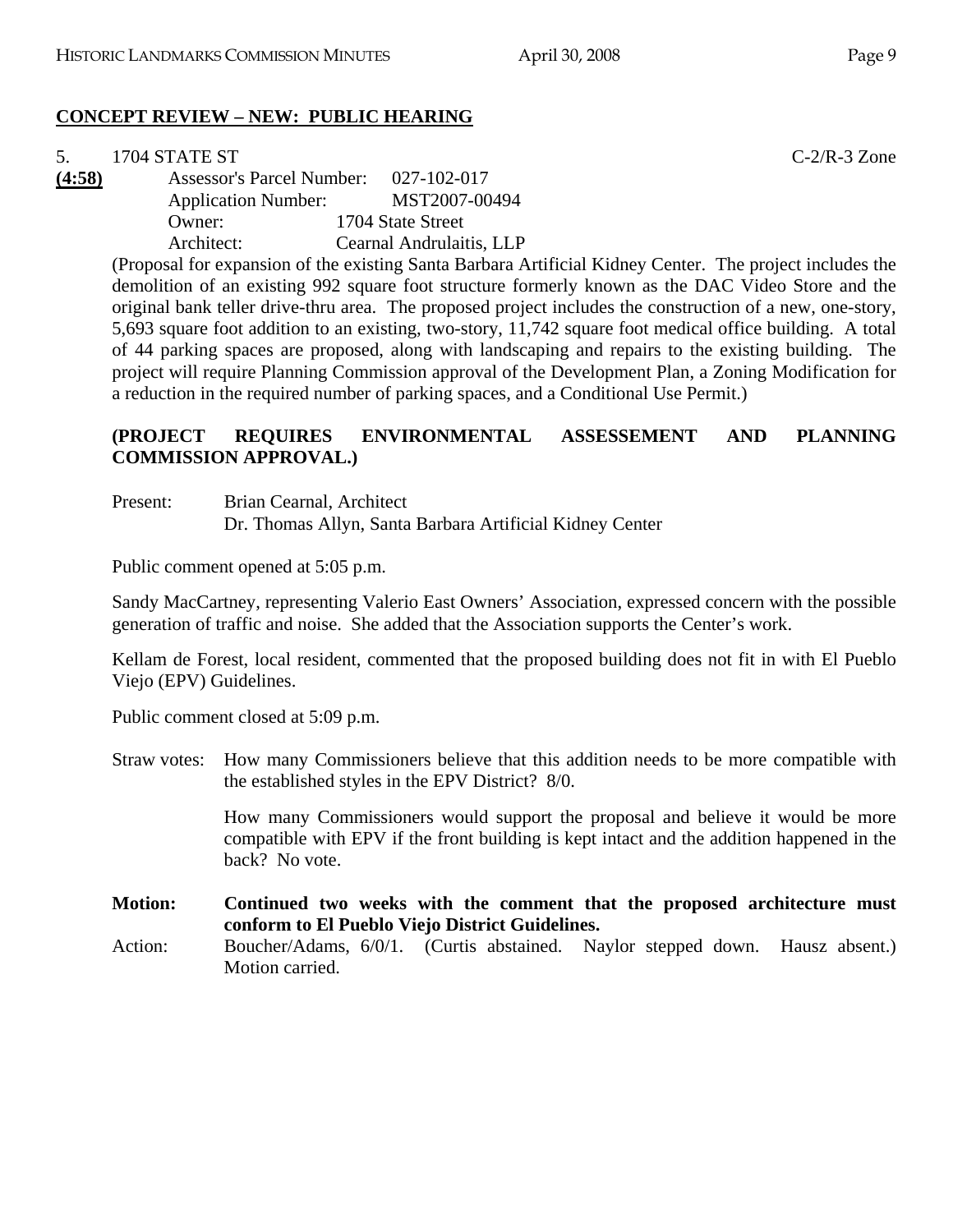### **CONCEPT REVIEW - CONTINUED**

| 6.     | 35 STATE ST                        |                                  |
|--------|------------------------------------|----------------------------------|
| (5:30) | <b>Assessor's Parcel Number:</b>   | 033-102-004                      |
|        | <b>Application Number:</b>         | MST2007-00538                    |
|        | Owner:                             | MF Santa Barbara                 |
|        | Applicant:                         | Ray Wicken, Managing Director    |
|        | Applicant:                         | Teri Malinowski                  |
|        | Agent:                             | Ken Marshall                     |
|        | Architect:                         | <b>Yvan Lebroc</b>               |
|        | Landscape Architect: Philip Suding |                                  |
|        | Engineer:                          | Penfield & Smith Engineers, Inc. |
|        | <b>Business Name:</b>              | Entrada De Santa Barbara         |

(Proposal for Entrada de Santa Barbara involving the private redevelopment of portions of three blocks of properties located at 22-120 State Street, 15 East Mason Street, 125 State Street, and the State Street right-of-way between Mission Creek and the Union Pacific Railroad right-of-way. This particular application is for Area "A", the Californian Hotel (a.k.a. 35 State Street), a structure that is on the city's list of Potential Historic Resources. An Historic Structures Report prepared by Preservation Planning Associates dated September 5, 1997, and subsequently reviewed and accepted by the Historic Landmarks Commission identifies the Californian Hotel as eligible for City Landmark status under criteria A, C, D, E, and I. The 1997 Historic Structures Report evaluated the effects of retaining the Californian Hotel and the addition of a new three story building to the southwest side of the Californian Hotel. Area A's existing development application approval entitlements are for 44 bedrooms within 18 units and 13,920 square feet of non-residential floor area. The Historic Landmarks Commission is requested to review the proposal for the partial demolition of the structure and the proposed alterations to the existing State Street and Mason Street facades.)

#### **(Continued Concept Review.)**

### **(PROJECT REQUIRES COMPLIANCE WITH CITY COUNCIL RESOLUTION NO. 01-103.)**

| Present: | Mark Shields and Melissa Cinarli, Design Arc Architects |
|----------|---------------------------------------------------------|
|          | Philip Suding, Landscape Architect                      |

Public comment opened at 5:53 p.m. and, as no one wished to speak, it was closed.

Ms. Gantz acknowledged receipt of a letter from Paula Westbury in opposition to the project.

|  | ۰,<br>٠<br>۰, |  |
|--|---------------|--|
|  |               |  |

| <b>Motion:</b> | Preliminary Approval of the architecture and continued indefinitely with the             |  |  |  |  |
|----------------|------------------------------------------------------------------------------------------|--|--|--|--|
|                | following conditions: 1) The pier in the loggia on the north elevation shall be made to  |  |  |  |  |
|                | align with the blank wall between the windows. 2) The State Street elevation of the      |  |  |  |  |
|                | building, identified in the plans as Commercial B, shall be enhanced. 3) The rear        |  |  |  |  |
|                | elevation shall be enhanced to a moderate degree. 4) The elevator towers shall be        |  |  |  |  |
|                | reduced in scale and height to the maximum extent possible.                              |  |  |  |  |
| Action:        | Boucher/Naylor, 6/1/0. (Curtis opposed because he feels strongly that the addition needs |  |  |  |  |

to be set back from the historic structure on the State Street elevation. Hausz/Sharpe absent.) Motion carried.

| <b>Second</b>  |                                                             |
|----------------|-------------------------------------------------------------|
| <b>Motion:</b> | <b>Preliminary Approval of the landscape plan.</b>          |
| Action:        | Adams/Naylor, 7/0/0. (Hausz/Sharpe absent.) Motion carried. |

HRC-2/SD-3 Zone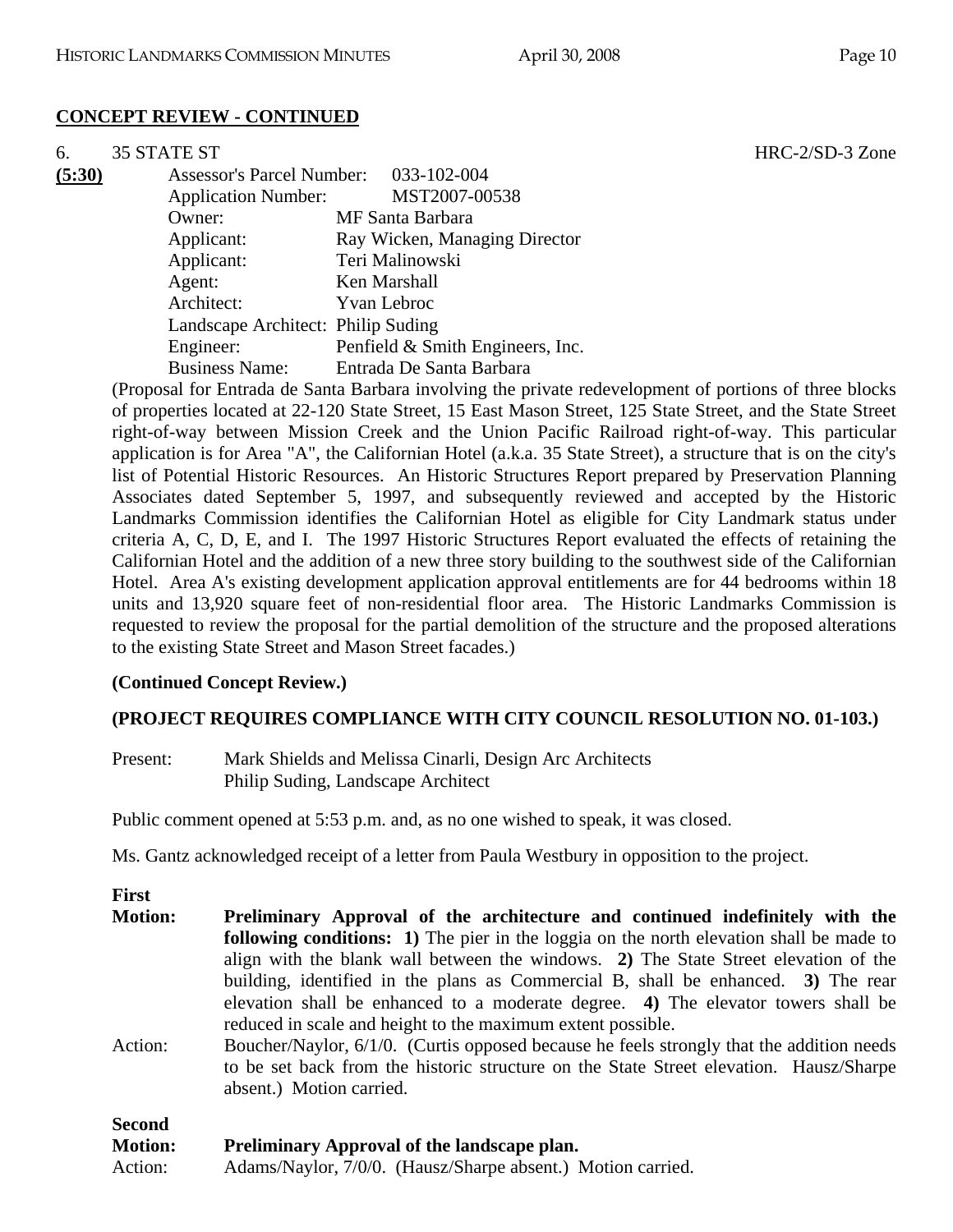## **CONCEPT REVIEW - CONTINUED**

7. 1900 LASUEN RD R-2/4.0/R-H Zone **(6:08)** Assessor's Parcel Number: 019-170-022 Application Number: MST2007-00140 Owner: Orient Express Hotels Business Name: El Encanto Hotel Applicant: El Encanto, Inc. Architect: Henry Lenny Agent: Suzanne Elledge Planning & Permitting Services

(Phase 1 of the project (MST99-00305) is complete; portions of Phase 2 of the project (previously reviewed under MST2005-00490) including Groups E, L, and N, require Planning Commission approval and are being reviewed with this Phase 3 of the project with Group M, which requires Planning Commission approval as well.)

**(Fifth Concept Review for Group M - Mission Village. The project design has been revised and now includes a partially subterranean parking structure.)** 

## **(COMMENTS ONLY; PROJECT REQUIRES ENVIRONMENTAL ASSESSMENT, PLANNING COMMISSION APPROVAL, AND HISTORIC RESOURCE FINDINGS.)**

Present: Henry Lenny, Architect Trish Allen, SEPPS Alexandra Cole, Historical Consultant Minh Pham, Representing Ownership

**Motion: Continued indefinitely for applicant to prepare a model showing the proposed Mission Village and its surrounding neighborhood.** 

Action: Pujo/Boucher, 7/0/0. (Hausz/Sharpe absent.) Motion carried.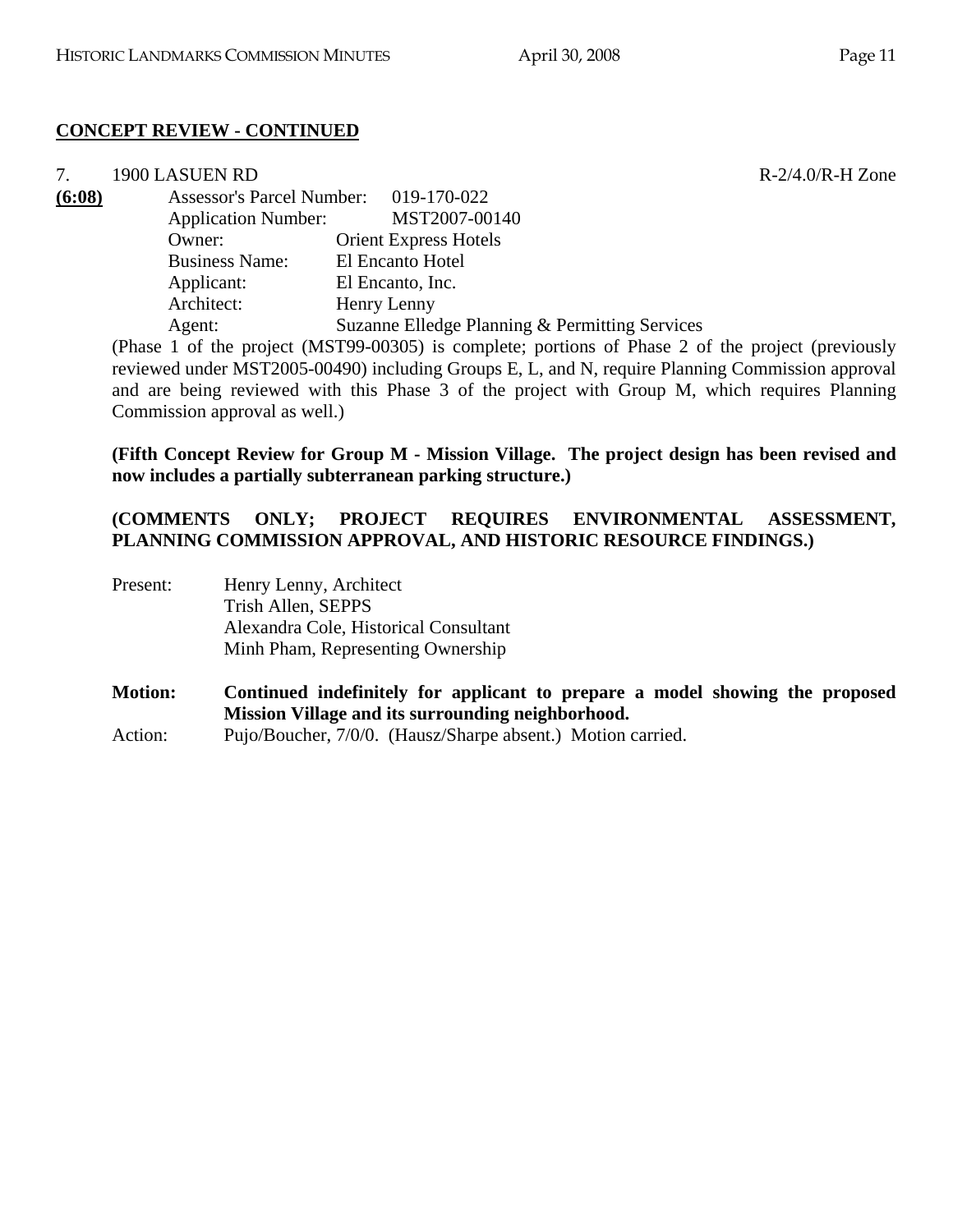# **CONSENT CALENDAR**

## **REVIEW AFTER FINAL**

### A. 333 JUNÍPERO PLAZA E-1 Zone

| <b>Assessor's Parcel Number:</b>  | 025-261-003             |
|-----------------------------------|-------------------------|
| <b>Application Number:</b>        | MST2003-00911           |
| Owner:                            | Rowland and Mary Hanson |
| Architect:                        | Kent Mixon              |
| Landscape Architect: David Pfifer |                         |

(This is a City Landmark (Francisca de la Guerra Dibblee Residence). Proposal to convert an existing 520 square foot garage to storage use and construct a detached 440 square foot, two-car garage with an attached 150 square foot storage area on the east side of the house. The project also includes removing two sets of trellis and fruit trees on the west side of the house, the construction of a new 280 square foot master bath, a new door entry, and the reconfiguration of six courtyard openings on the south elevation. Additionally proposed is a 12 by 40 foot swimming pool, arbor, fountain, Zen garden, and new access to the upper garden. As part of the building construction, the existing plaster and brick substrate will be removed and replaced with dimensional framing and replastered to exactly match the existing condition.)

# **(Review After Final of building colors.)**

# **Final Approval of Review After Final as submitted.**

# **REVIEW AFTER FINAL**

### B. 219 EQUESTRIAN AVE R-3 Zone

| <b>Assessor's Parcel Number:</b>      | 029-122-013                   |
|---------------------------------------|-------------------------------|
| <b>Application Number:</b>            | MST2005-00127                 |
| Owner:                                | Berkus Family Partnership, LP |
| Architect:                            | Keith Rivera                  |
| Landscape Architect: Earthform Design |                               |

(Proposal to demolish an existing 1,683 square foot duplex and construct a new, one-story 784 square foot one-bedroom residence with a 792 square foot non-habitable cellar and a 438 square foot two-car carport on a 3,444 square foot lot. A modification was granted to provide less than the required 10% open space.)

**(Review After Final of proposed changes to approved landscape plan, including hardscape material, removal of potted plants from roof, hedge material, patio arrangement, and other planting materials.)** 

**This item was referred to the Full Board.**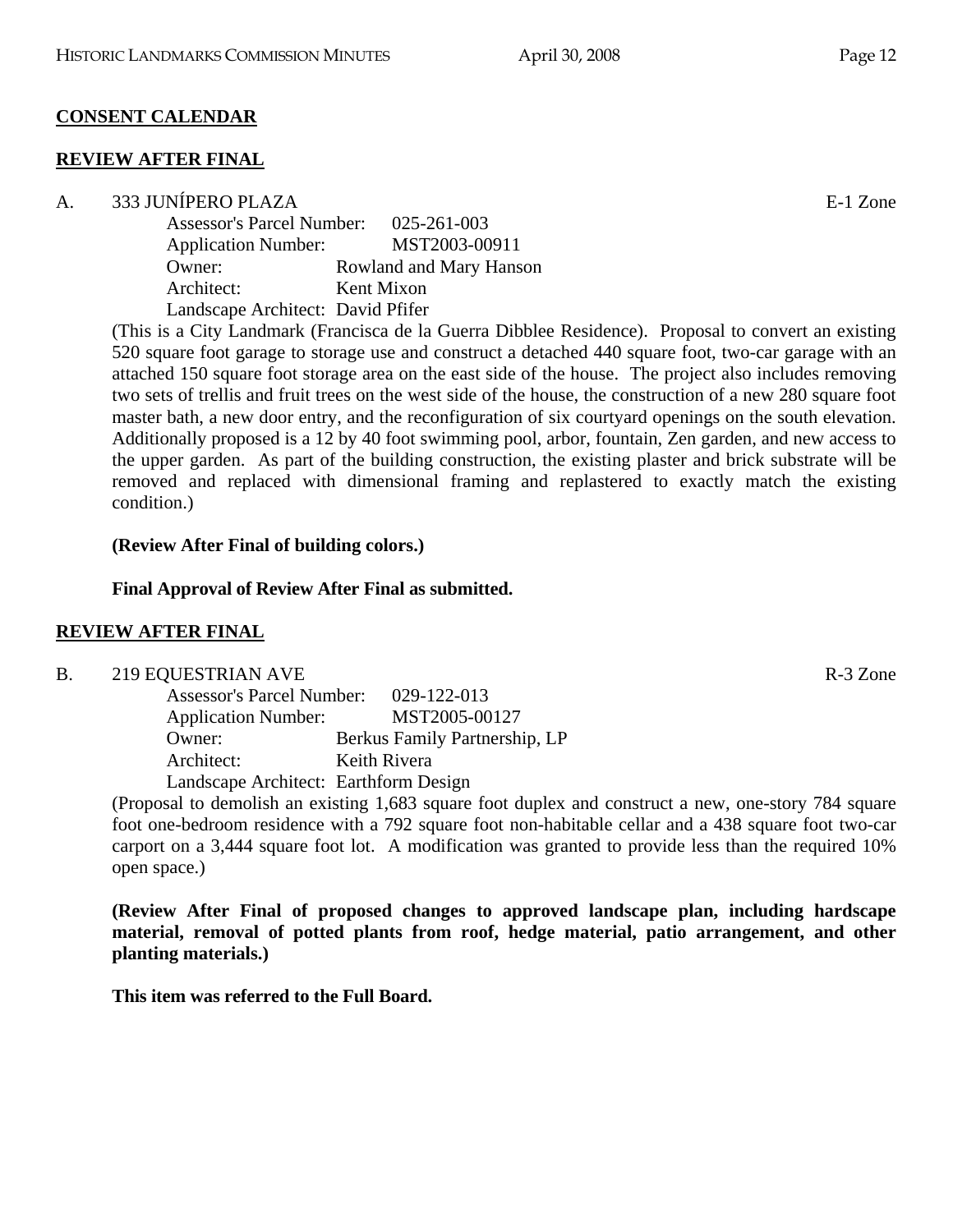# **REVIEW AFTER FINAL**

## C. 2300 GARDEN ST E-1 Zone

| <b>Assessor's Parcel Number:</b> | 025-140-024               |
|----------------------------------|---------------------------|
| <b>Application Number:</b>       | MST2006-00311             |
| Owner:                           | SRS Garden Street, LLC    |
| Applicant:                       | Mary Rose & Associates    |
| Architect:                       | Machin & Mead             |
| Contractor:                      | <b>Plant Construction</b> |

(This structure is on the City's List of Potential Historic Resources. Proposed upgrade of site utilities including electrical, gas, and plumbing comprised of trenchwork on existing roadways and in front of the main building, new transformer on concrete pad, new switchgear, and four new fire hydrants. Accessibility improvements will be in conformance with current California Building Code to be implemented in phases related to building upgrades under separate permits. Some parking spaces are proposed to be either slightly shifted or relocated to accommodate accessibility route.)

# **(Review After Final of location of electrical enclosure, fencing, gates, and landscaping.)**

## **Final Approval of Review After Final as noted on Sheets L1.0 and I1.0.**

# **REVIEW AFTER FINAL**

| D. | 631 GARDEN ST              |                                       | C-M Zone |
|----|----------------------------|---------------------------------------|----------|
|    |                            | Assessor's Parcel Number: 031-152-028 |          |
|    | <b>Application Number:</b> | MST2007-00089                         |          |
|    | Owner:                     | City of Santa Barbara                 |          |
|    | Applicant:                 | Renee Brooke                          |          |
|    | Architect:                 | Paul Poirier                          |          |

(Proposal for the interior and exterior remodel of an existing 3,746 square foot building and an existing 1,443 square foot building including the following improvements: Provide ADA compliant restrooms for new community arts workshop use. Provide new overhead door with man door and transom window in three existing open bays. Install new doors and windows in other existing openings. Site improvements to include replacing existing gates and fencing with new brick walls and wrought iron gates, changes to the parking layout to accommodate future City Water Department facility improvements, partial replacement of existing landscaping and new additional landscaping, and minor grading to allow for ADA accessibility. No additional floor area will be added.)

**(Review After Final of new sidewalk, tree gates, handicap parking space, paving changes, relocation of drinking fountain to interior of building, exterior lighting and trash enclosure)** 

**Final Approval of Review After Final as submitted.**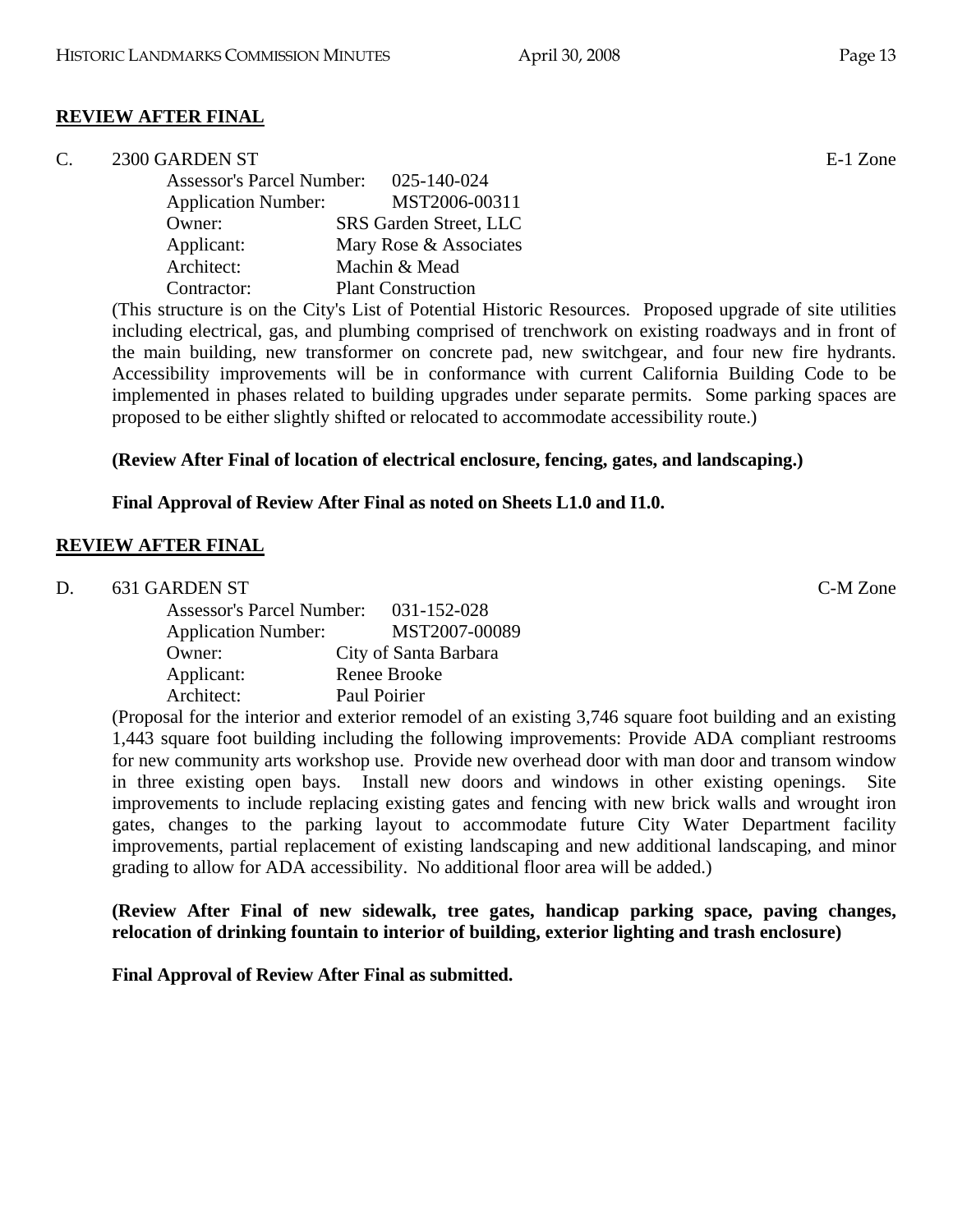## **NEW ITEM**

| E. | 525 STATE ST               |                                                                                                          | C-M Zone |
|----|----------------------------|----------------------------------------------------------------------------------------------------------|----------|
|    |                            | Assessor's Parcel Number: 037-172-002                                                                    |          |
|    | <b>Application Number:</b> | MST2008-00199                                                                                            |          |
|    | Owner:                     | John R. Lindgren                                                                                         |          |
|    | Architect:                 | Dawn Sherry                                                                                              |          |
|    | <b>Business Name:</b>      | Madison's                                                                                                |          |
|    |                            | (Proposal to abate violations outlined in ENF2006-00954 by legalizing the "as-built" exterior canvas and |          |
|    | vinyl awning.)             |                                                                                                          |          |
|    |                            |                                                                                                          |          |

#### **Continued two weeks.**

#### **NEW ITEM**

F. 2201 LAGUNA ST E-1 Zone

 Assessor's Parcel Number: 025-140-005 Application Number: MST2008-00200 Owner: Old Mission Santa Barbara

(This is a National Designated Historic Resource. Proposal to demolish an existing shed, and rebuild new enclosure for disposal and trash bins and a new shed on a 13 acre lot in El Pueblo Viejo District.)

#### **(COMMENTS ONLY; PROJECT REQUIRES ENVIRONMENTAL ASSESSMENT)**

#### **Continued two weeks to the Full Board.**

#### **NEW ITEM**

| G. | 116 E PADRE ST             |                                       | E-1 Zone |
|----|----------------------------|---------------------------------------|----------|
|    |                            | Assessor's Parcel Number: 025-321-002 |          |
|    | <b>Application Number:</b> | MST2008-00162                         |          |
|    | Owner:                     | Jerry and Virginia McFerran           |          |
|    | Designer:                  | Patrick Pouler                        |          |
|    |                            |                                       |          |

(This structure was found to be worthy of Structure of Merit status. Proposal to demolish a 128 square foot second floor sitting room and rebuild a new 128 square foot second floor sitting room. Also proposed on this 4,425 square foot lot is to demolish an existing elevator tower, replace the existing ground floor patio with new brick and plaster materials, and demolish a 73 square foot storage room at the rear of an existing one-car garage. A Zoning Modification will be required because the area of work is located in the front setbacks.)

#### **Continued indefinitely to the Staff Hearing Officer with positive comments and then to return to the HLC Consent Calendar for final approval.**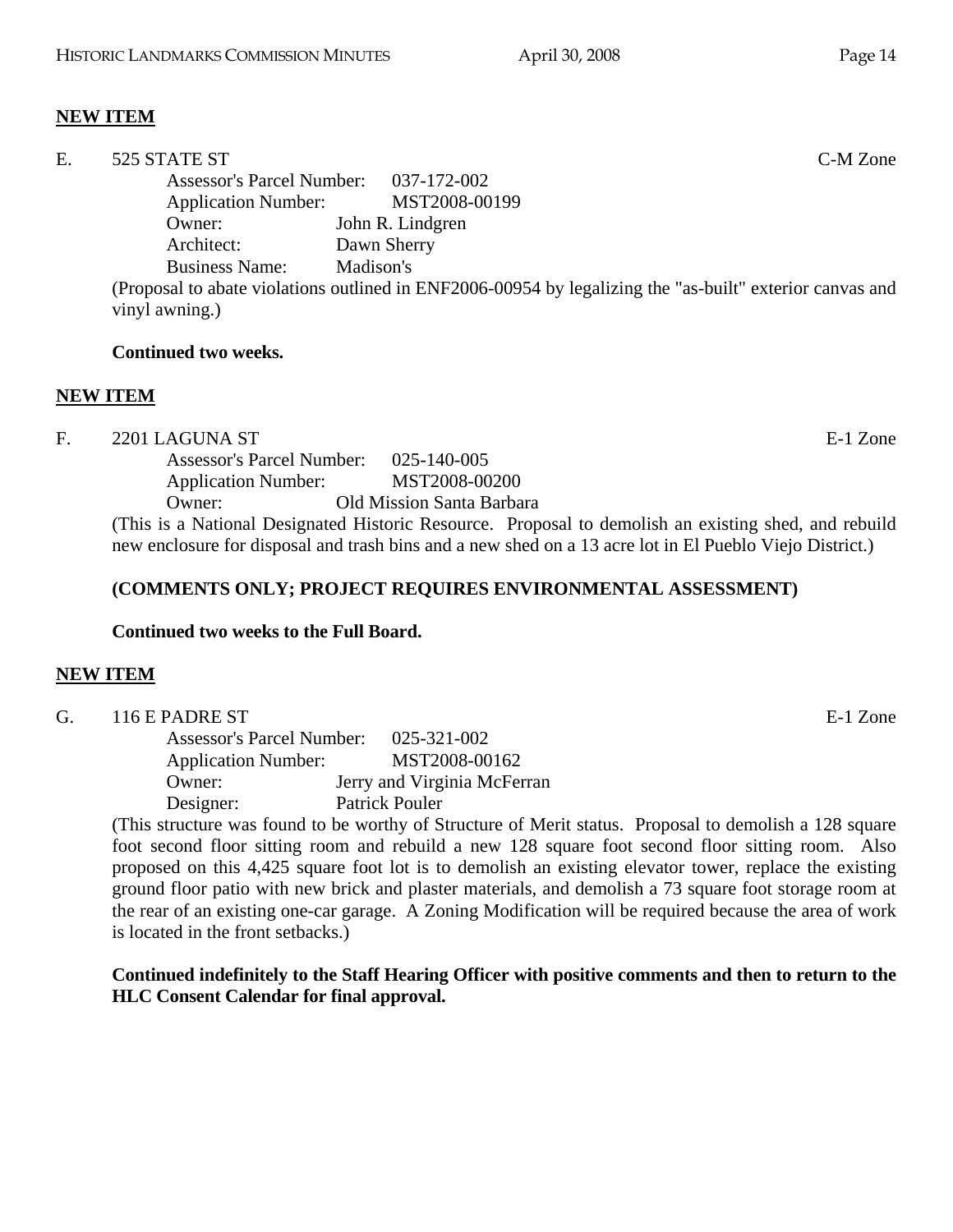## **NEW ITEM**

| Η. | 914 STATE ST - CITY PARKING LOT #9    |                                                                                                              | $C-2$ Zone |
|----|---------------------------------------|--------------------------------------------------------------------------------------------------------------|------------|
|    | Assessor's Parcel Number: 039-322-052 |                                                                                                              |            |
|    | <b>Application Number:</b>            | MST2008-00183                                                                                                |            |
|    | Owner:                                | City of Santa Barbara                                                                                        |            |
|    | Applicant:                            | Jessica Grant, Project Planner                                                                               |            |
|    |                                       | (Proposal for a new five-foot tall wood guard rail to replace an existing, underheight railing, and          |            |
|    |                                       | increase the height of an existing plaster wall to five feet, at the stairway to Parking Lot #9, adjacent to |            |
|    | the new public restroom.)             |                                                                                                              |            |

**Final Approval with the condition that the new concrete topping be at a height matching the handrail detail on the level above.** 

### **REVIEW AFTER FINAL**

# I. 721 CHAPALA ST C-2 Zone

| <b>Assessor's Parcel Number:</b> | 037-082-026                        |
|----------------------------------|------------------------------------|
| <b>Application Number:</b>       | MST2002-00405                      |
| Owner:                           | Chadwick Pacific, LP               |
| Applicant:                       | <b>Bermant Development Company</b> |
| Architect:                       | Peikert Group Architects           |
| Architect:                       | Michael Holliday                   |

(Proposal to demolish an existing 9,788 square foot commercial building and six residential units totaling 2,700 square feet, and to construct 9,788 square feet of commercial space, 29 residential units (including 12 bonus density units) totaling 43,357 square feet, and a 25,533 square foot on-grade parking structure.)

**(Review After Final of outdoor patio dining tables, chairs, umbrellas and heaters to be placed outside of the public right-of-way.)** 

**This item was postponed two weeks at the applicant's request.** 

# **CONTINUED ITEM**

J. 101 W GUTIERREZ ST C-2 Zone

 Assessor's Parcel Number: 037-245-003 Application Number: MST2008-00152 Owner: Gutierrez Limited Partnership Architect: Cearnal Andrulaitis

(Proposal to rebuild two exterior stairways and replace railings and banisters on an existing mixed-use building on a 14,336 square foot lot.)

# **(Continued Concept Review.)**

# **Final Approval as noted on the plans.**